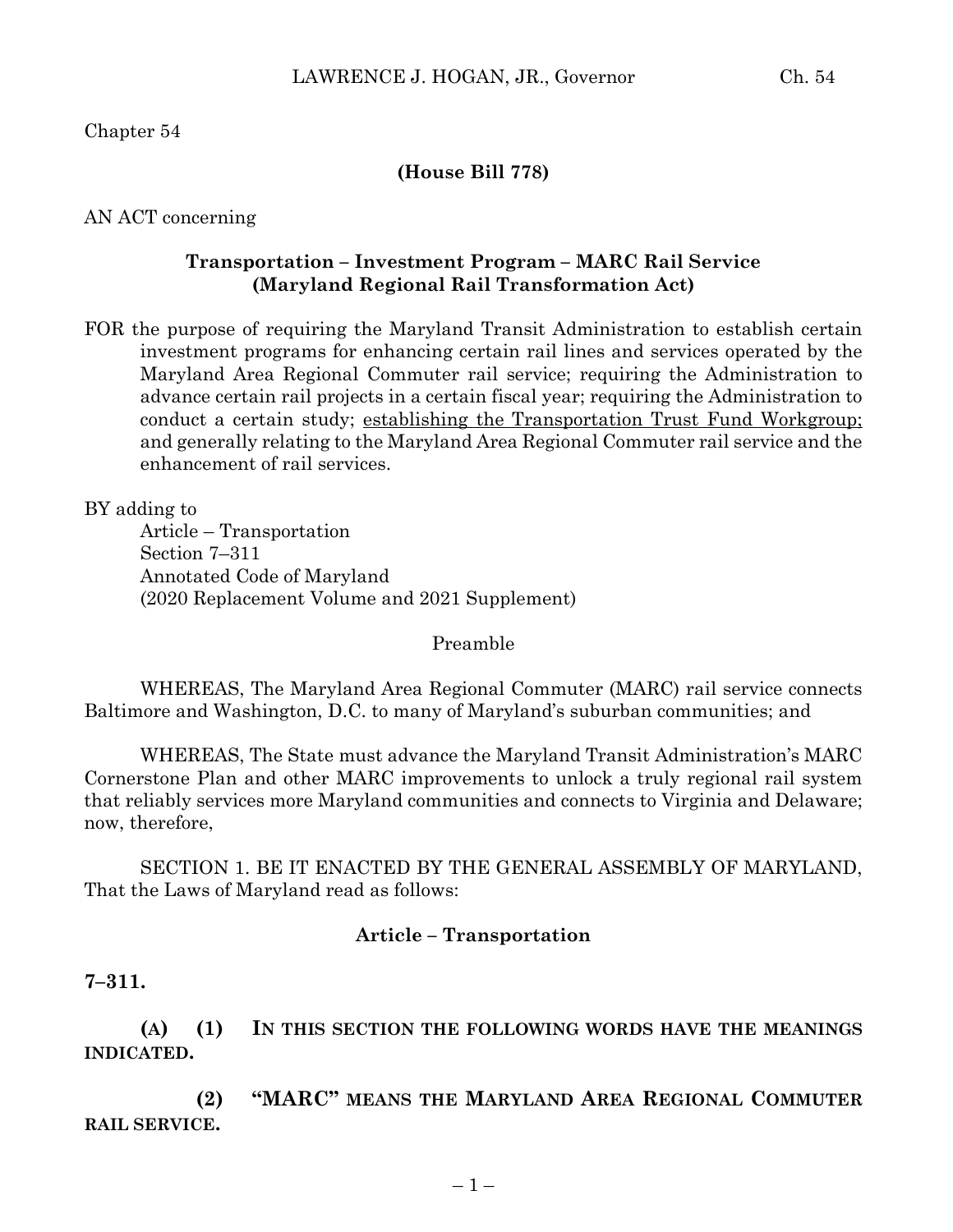**(3) "MARC CORNERSTONE PLAN" MEANS THE PLAN ESTABLISHED BY THE ADMINISTRATION TO TRANSLATE THE ADMINISTRATION'S TRANSIT VISION STATEMENT INTO STRATEGIC PRIORITIES, POLICIES, PROGRAMS, AND INITIATIVES FOR MARC RAIL SERVICE.**

**(4) "TRANSIT VISION STATEMENT" MEANS THE ADMINISTRATION'S OBJECTIVE TO PROVIDE SAFE, EFFICIENT, AND RELIABLE TRANSIT ACCESS ACROSS MARYLAND WITH WORLD–CLASS CUSTOMER SERVICE.**

**(B) (1) THE ADMINISTRATION SHALL ESTABLISH INDIVIDUAL INVESTMENT PROGRAMS TO ADVANCE THE MARC CORNERSTONE PLAN AND OTHER MARC IMPROVEMENTS BY PROVIDING INCREMENTAL ENHANCEMENTS FOR:**

**(I) THE BRUNSWICK LINE, INCLUDING A THIRD TRACK BETWEEN ROCKVILLE AND GERMANTOWN TO BETTER SERVE WESTERN MARYLAND AND EXISTING COMMUNITIES SERVED BY THE LINE;**

- **(II) THE CAMDEN LINE;**
- **(III) THE PENN LINE;**

**(IV) NEW REGIONAL SERVICE BETWEEN PERRYVILLE, MARYLAND AND NEWARK, DELAWARE;**

**(V) NEW REGIONAL RUN–THROUGH RAIL SERVICE TO ALEXANDRIA, VIRGINIA; AND**

**(VI) EXTENDING THE BRUNSWICK LINE TO BETTER SERVE WESTERN MARYLAND.**

**(2) EACH INVESTMENT PROGRAM ESTABLISHED UNDER PARAGRAPH (1) OF THIS SUBSECTION SHALL:**

**(I) COMMENCE IN FISCAL YEAR 2023;**

**(II) INCLUDE A REVIEW OF EXISTING RAIL OPERATIONS, INFRASTRUCTURE, AND RIGHT–OF–WAY INFORMATION TO CONFIRM EXISTING CONDITIONS;**

**(III) INCLUDE RAIL SIMULATION MODELS FOR EACH OF THE CURRENT CORRIDORS SERVED BY MARC AND AREAS IDENTIFIED FOR NEW SERVICE;**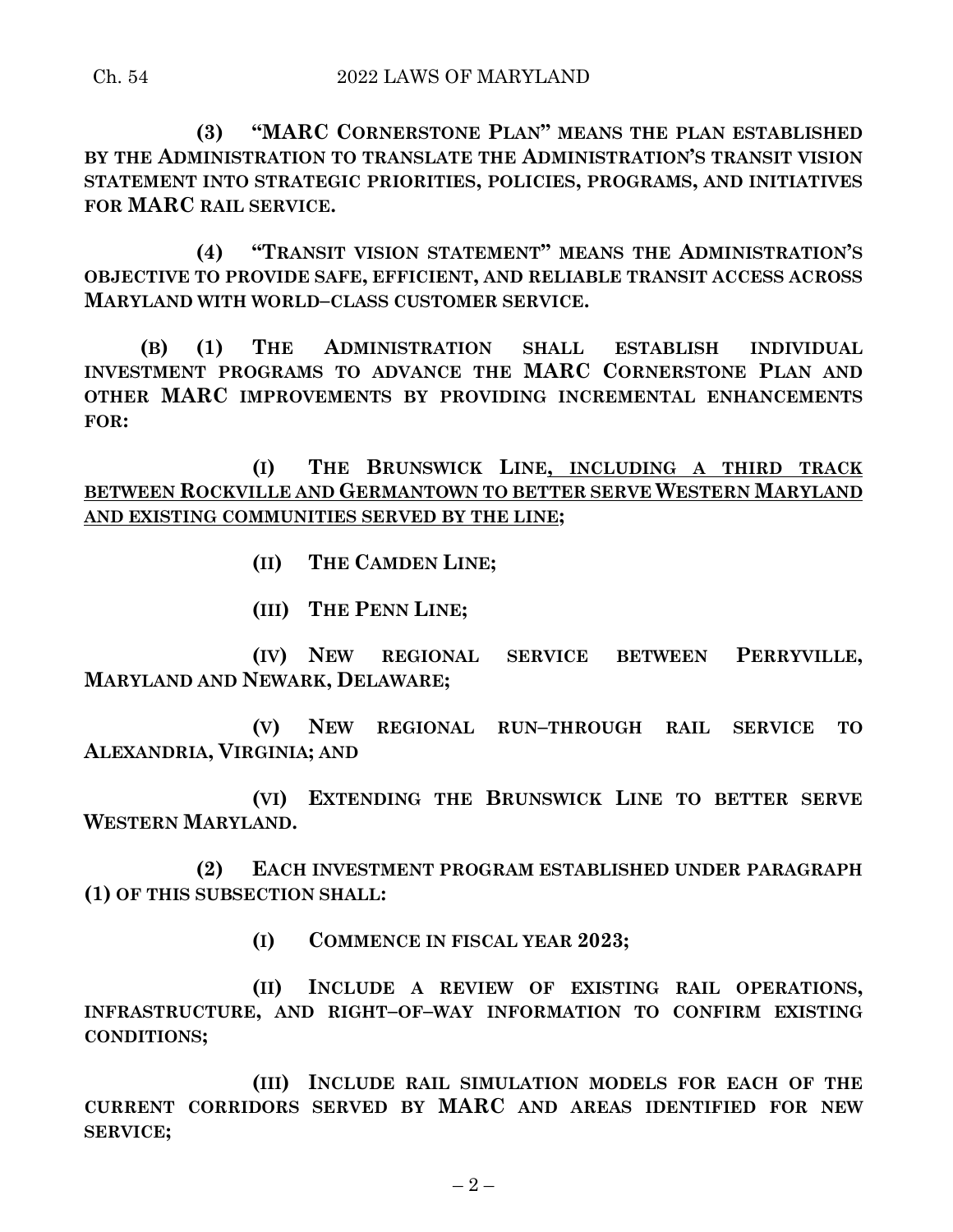**(IV) IDENTIFY FUTURE OPERATING SCENARIOS THAT CAN IMPROVE SERVICE, INCLUDING NEW MIDDAY, WEEKEND, EVENING, THROUGH–RUNNING, AND BIDIRECTIONAL SERVICE;**

**(V) DEVELOP CONCEPTUAL LEVEL IMPROVEMENT PLANS TO ENHANCE MARC'S SERVICE OVER TIME, INCLUDING:**

**1. CONCEPT PLANS FOR HIGHEST–VALUE INFRASTRUCTURE IMPROVEMENTS IDENTIFIED BY THE SIMULATION MODELS;**

**2. NEW STATIONS OR STATION ENHANCEMENTS; AND**

**3. IMPROVEMENTS TO ENHANCE ACCESS TO JOBS AND HOUSING IN NEIGHBORING JURISDICTIONS; AND**

**(VI) IDENTIFY A 5–YEAR PRIORITY SET OF CAPITAL PROJECTS AND ACTIVITIES TO IMPLEMENT PLANNED IMPROVEMENTS TO BE FUNDED IN THE CONSOLIDATED TRANSPORTATION PROGRAM.**

**(3) IN FISCAL YEAR 2028 AND EVERY FIFTH FISCAL YEAR THEREAFTER, THE ADMINISTRATION SHALL UPDATE EACH INVESTMENT PROGRAM ESTABLISHED UNDER THIS SUBSECTION.**

**(C) IN FISCAL YEAR 2023, THE ADMINISTRATION SHALL ADVANCE THE FOLLOWING RAIL PRIORITY PROJECTS AS PART OF THE INVESTMENT PROGRAMS REQUIRED UNDER SUBSECTION (B) OF THIS SECTION:**

**(1) IN COORDINATION WITH THE DISTRICT OF COLUMBIA, VIRGINIA, THE VIRGINIA RAILWAY EXPRESS, AMTRAK, AND CSX, DEVELOP A SERVICE AND OPERATIONS PLAN FOR MARC THROUGH–RUNNING TO ALEXANDRIA, VIRGINIA;**

**(2) IN COORDINATION WITH DELAWARE, PENNSYLVANIA, THE SOUTHEASTERN PENNSYLVANIA TRANSPORTATION AUTHORITY (SEPTA), AND AMTRAK, DEVELOP A SERVICE AND OPERATIONS PLAN FOR MARC, SEPTA, OR AMTRAK TO RUN COMPETITIVE TRANSIT SCHEDULES BETWEEN PERRYVILLE, MARYLAND AND NEWARK, DELAWARE;**

**(3) COMPLETE 30% OF THE DESIGN FOR A NEW ELKTON INFILL MARC STATION ON THE PENN LINE;**

**(4) COMPLETE 30% OF THE DESIGN FOR A NEW BAYVIEW INFILL MARC STATION ON THE PENN LINE;**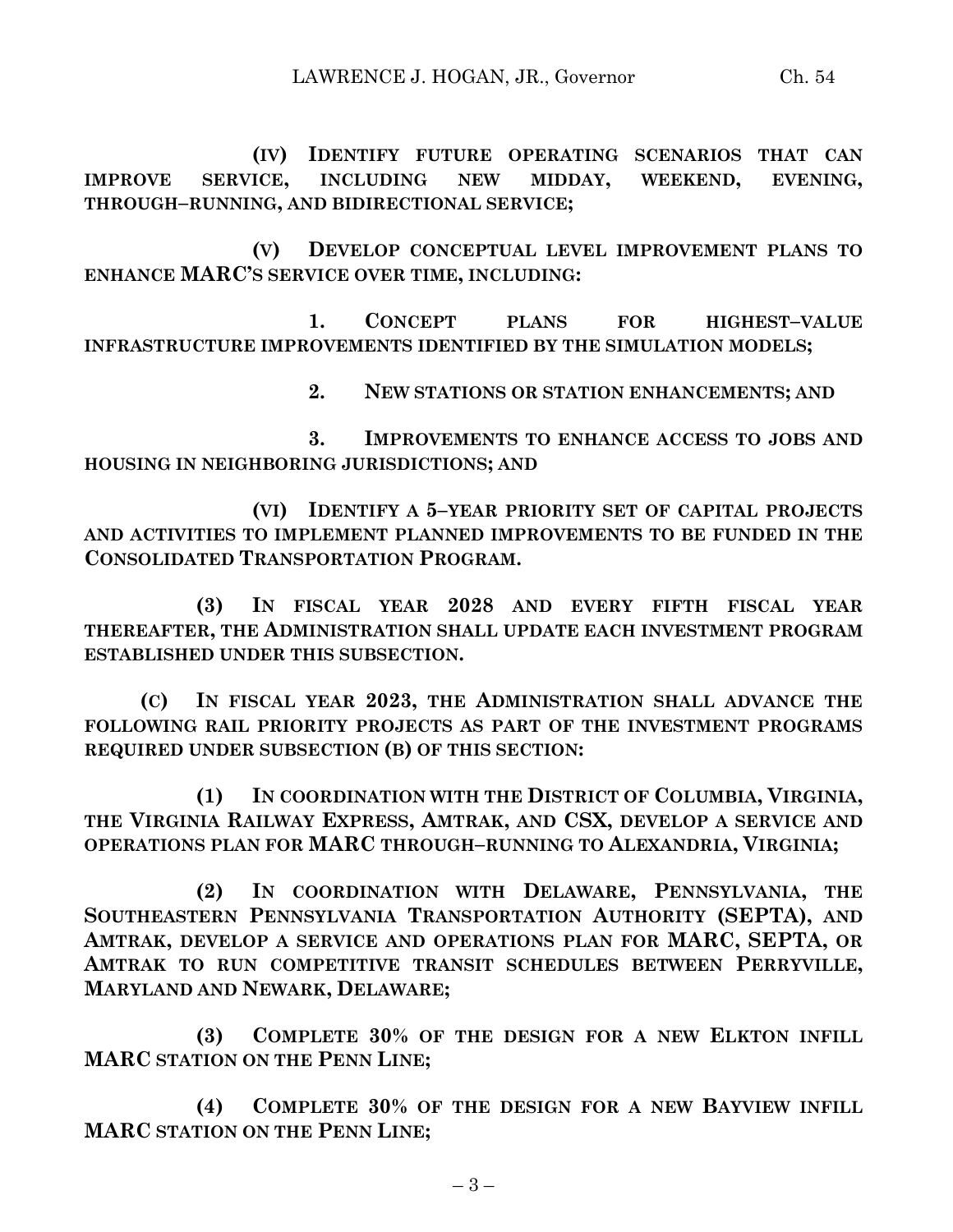## **(5) COMPLETE 30% OF THE DESIGN FOR:**

# **(I) A THIRD TRACK BETWEEN ROCKVILLE AND GERMANTOWN ON MARC'S BRUNSWICK LINE TO BETTER SERVE WESTERN MARYLAND AND EXISTING COMMUNITIES SERVED BY THE LINE; AND**

## **(II) GERMANTOWN STATION IMPROVEMENTS;**

**(6) COMPLETE 15% OF THE DESIGN FOR A FOURTH TRACK ON THE PENN LINE; AND**

**(7) HIRE THREE FULL–TIME EQUIVALENT (FTE) STAFF AT A COST OF APPROXIMATELY \$450,000 ANNUALLY BEGINNING IN FISCAL YEAR 2023 FOR THE ADMINISTRATION'S PLANNING AND CAPITAL PROGRAMMING TO ENSURE THE ADMINISTRATION HAS ADEQUATE STAFF RESOURCES TO LEVERAGE FEDERAL RAIL FUNDING.**

SECTION 2. AND BE IT FURTHER ENACTED, That:

(a) The Maryland Transit Administration shall conduct a MARC Cornerstone Plan Implementation Study.

- (b) The study shall assess and present for public review:
	- (1) the total expected cost to implement:
		- (i) the entire MARC Cornerstone Plan;
		- (ii) Maryland–Virginia through–running rail service;
		- (iii) Maryland–Delaware through–running rail service; and
		- (iv) Western Maryland MARC extension programs;

(2) the total expected cost of the first 5–year capital program for Brunswick Line, Camden Line, Penn Line, Maryland–Virginia through–running, Maryland–Delaware through–running, and Western Maryland extension rail services;

(3) the Administration's workforce needs to efficiently implement the MARC Cornerstone Plan, Maryland–Delaware through–running, and Western Maryland extension rail services, including a staffing and compensation comparison between MARC and peer regional railroads throughout the United States; and

(4) efficient and achievable methods by which the rail capital investments and services identified and analyzed under this subsection should be funded.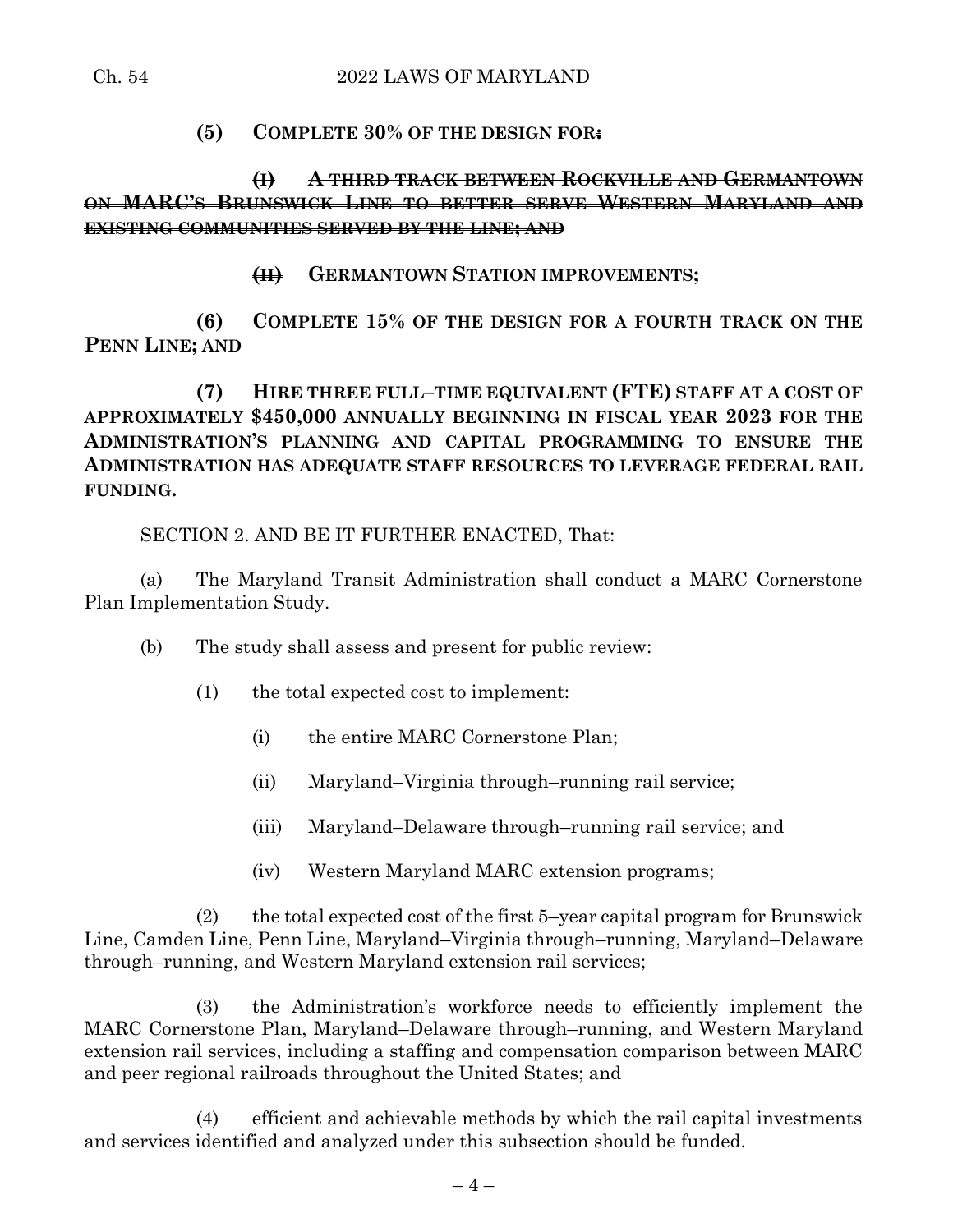(c) In developing the study, the Administration shall consult with regional private entities, including leading employers, labor representatives, transit rider advisory committees, and regional planning boards.

(d) (1) On or before December 1, 2022, the Administration shall submit to the Governor and, in accordance with § 2–1257 of the State Government Article, the General Assembly an executive summary and report of its findings and recommendations from the study.

(2) The Administration shall post the executive summary and report required under paragraph (1) of this subsection on the website of the Administration.

SECTION 3. AND BE IT FURTHER ENACTED, That:

(a) In this section, "Workgroup" means the Transportation Trust Fund Workgroup.

(b) There is a Transportation Trust Fund Workgroup.

(c) The Workgroup consists of the following members:

(1) two members of the Senate of Maryland, appointed by the President of the Senate;

(2) two members of the House of Delegates, appointed by the Speaker of the House;

(3) the Secretary of Transportation or the Secretary's designee;

(4) one individual representing the business community, jointly designated by the President of the Senate and the Speaker of the House; and

(5) one individual representing the unions, jointly designated by the President of the Senate and the Speaker of the House.

(d) The Department of Legislative Services shall provide staff for the Workgroup.

(e) The Workgroup shall examine:

(1) the current State funding sources and structure of the Maryland Transportation Trust Fund;

(2) threats and challenges to the existing funding sources;